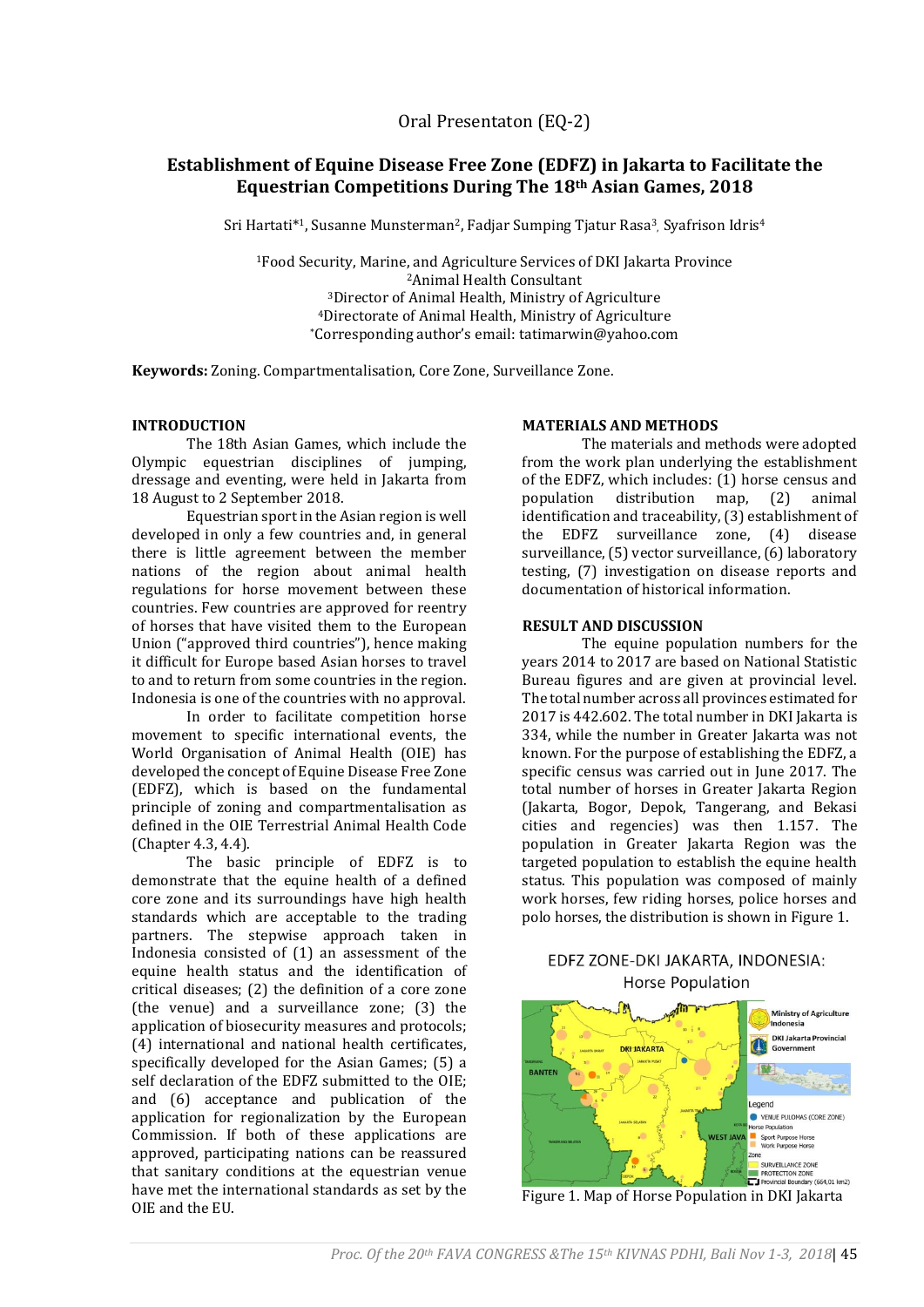During the census, all details of the owner (name, ID, telephone number, location) and the horses (age, sex, name, color and silhouette) were recorded. This information was transferred to the epidemiological database of the Veterinary Services in the Ministry of Agriculture, the ISIKHNAS (Integrated Animal Health Information System). In the database the owner was allocated a unique identifier number and each registered animal is linked to a specific owner. A unique animal ID for the individual animal is also generated by the system.

The horse identification was improved by adding a description of the markings, e.g. brands, scars, cut ears etc to the silhouette. Owner's cards were developed which contain this information and they were issued to the owners starting in November 2017. Since then the animal identification system is regularly being updated.

The **Core Zone** of the EDFZ was defined as the Jakarta Equestrian Park Pulomas (JEPP), a former race course transformed for hosting the three disciplines of the equestrian competitions. This zone was kept free of horses and other animals since May 2016 and was fenced by a solid wall all around.

The **Surveillance zone** covers the 5 Municipalities of DKI Jakarta and falls under the veterinary responsibility of the Food Security, Marine and Agricultural Services, DKI Jakarta. A census of equines carried out in May 2017 revealed that 334 horses live in this area, 90% of them were working horses that pull carts for the transportation of people and goods or are used in the parks of Jakarta for pony rides. The zone covers about 661 km2.

A Protection zone covers the Greater Jakarta Area of the Metropolitan areas outside DKI Jakarta, that is Bogor, Depok, Tangerang and Bekasi cities. Home to approximately 20 million people and 1.036 horses according to the June 2017 census, updated during the surveys. The Protection Zone covers an area of 5.729 km2 . Passive surveillance has been carried out in this area since February 15th 2018. Information material has been distributed to all horse owners indicating that any sign of disease needs to be reported to the nearest Veterinary station and that no horses are allowed to be moved into DKI Jakarta. If this is unavoidable, a specifically designed health certificate requiring testing for glanders, equine infectious anaemia (EIA), surra and piroplasmosis needs to be filled.



Figure 2. Surveillance and protection zones around the EDFZ , Indonesia, 2018

Three surveys were carried out during the period July 2017 and March 2018 and samples were collected following a sampling frame set out to estimate prevalence for selected diseases (EIA, surra, piroplasmosis, Equine influenza and glanders). For the **first survey,** a total of 631 samples were taken and 428 of those were tested for the following diseases (number of tested samples in brackets): African horse sickness (184), piroplasmosis (410 for *Babesia caballi*; 428 for *Theileria equi*), surra (181), glanders (422), and equine influenza (225). For the **second survey,** a total of 616 samples were collected from November 20th to Desember 8th 2017. The samples were tested for the following diseases: piroplasmosis (540 for *Babesia caballi*; 428 for *Theileria equi*), surra (408), equine influenza (606), glanders (472), Japanese encephalitis (419), West Nile fever (419), equine infectious anaemia (304), and strangles (489). In the **third survey,** 446 samples were collected from 23<sup>rd</sup> January to February 9th 2018. The samples were tested for the following diseases: equine influenza (367), glanders (404), surra (431), EIA (415), and piroplasmosis (435 for *Babesia caballi*; 446 for *Theileria equi*).

| Table 1. Result of Survey |
|---------------------------|
|---------------------------|

| <b>Diseases</b>     | 1st Survey |          | 2 <sup>nd</sup> Survey |                | 3rd Survey |              |
|---------------------|------------|----------|------------------------|----------------|------------|--------------|
|                     | Total no   | No of    | Total no               | No of          | Total no   | No of        |
|                     | samples    | Positive | samples                | Positive       | samples    | Positive     |
| Glanders            | 420        | $\Omega$ | 472                    | $\Omega$       | 404        | 11           |
| Equine              | 350        | $\bf{0}$ | 304                    | $\bf{0}$       | 415        | $\mathbf{0}$ |
| <b>Infectious</b>   |            |          |                        |                |            |              |
| Anemia (EIA)        |            |          |                        |                |            |              |
| <b>B.</b> caballi   | 410        | 75       | 540                    | 154            | 435        | 5            |
| Theileria           | 428        | 227      | 553                    | 30             | 446        | 72           |
| equi                |            |          |                        |                |            |              |
| <b>Surra</b>        | 181        | 6        | 408                    | $\Omega$       | 431        | $\bf{0}$     |
| Equine              | 225        | 37       | 606                    | 92             | 367        | 33           |
| Influenza           |            |          |                        |                |            |              |
| African             | 184        | $\bf{0}$ |                        |                |            |              |
| Horse               |            |          |                        |                |            |              |
| <b>Sickness</b>     |            |          |                        |                |            |              |
| <b>West Nile</b>    |            |          | 419                    | $\overline{c}$ |            |              |
| Virus (WNV)         |            |          |                        |                |            |              |
| Japanese            |            |          | 419                    | 59             |            |              |
| <b>Encephalitis</b> |            |          |                        |                |            |              |
| (IE)                |            |          |                        |                |            |              |
| <b>Strangles</b>    |            |          | 489                    | 153            |            |              |

The presence of competent vectors for equine and zoonotic diseases such as surra, Japanese encephalitis, West Nile fever, anasplasmosis, babesiosis and theileriosis in